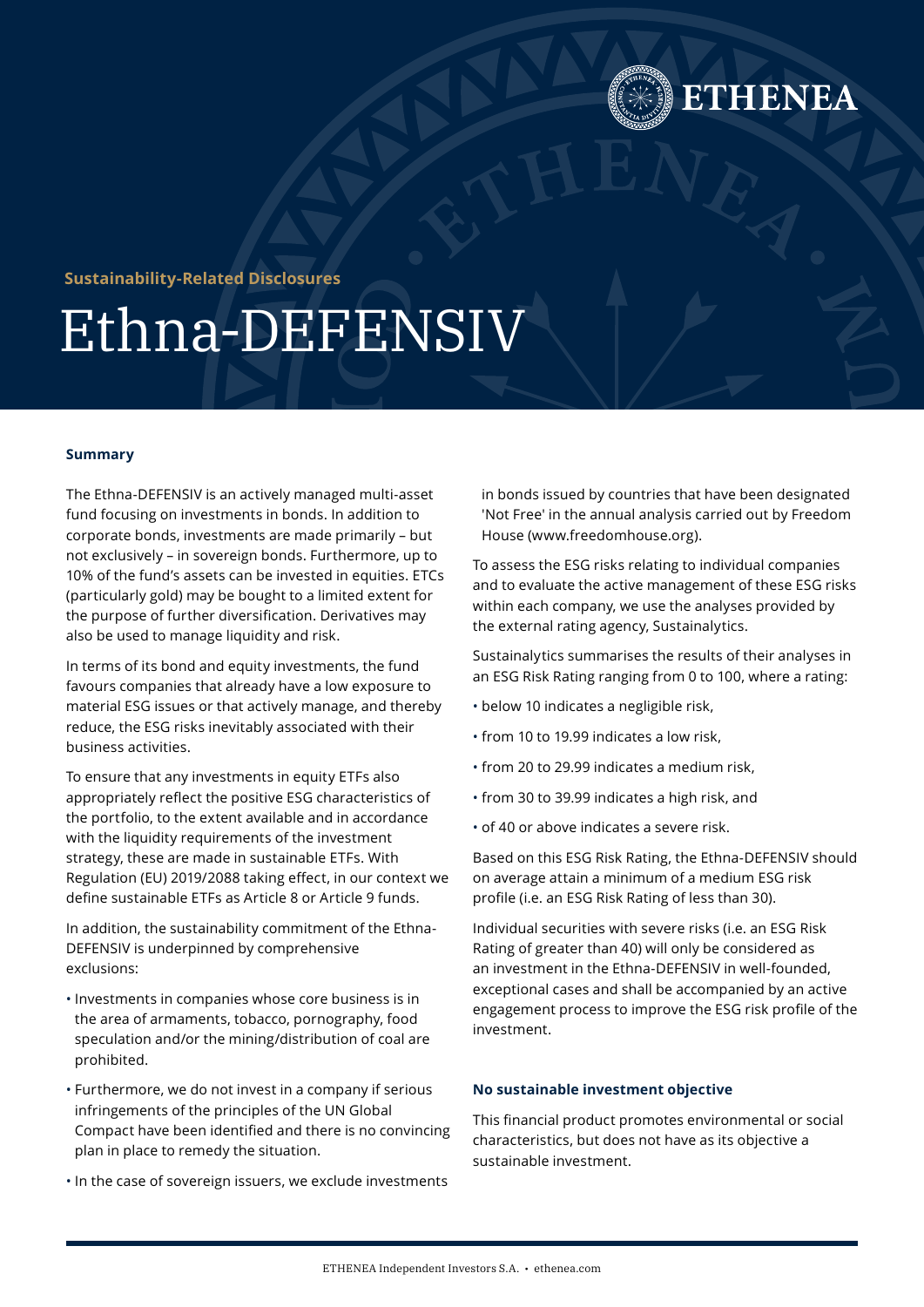

## **Environmental or social characteristics of the financial product**

In terms of its bond and equity investments, the Ethna-DEFENSIV favours companies that already have a low exposure to material ESG issues or that actively manage, and thereby reduce, the ESG risks inevitably associated with their business activities.

To ensure that any investments in equity ETFs also appropriately reflect the positive ESG characteristics of the portfolio, to the extent available and in accordance with the liquidity requirements of the investment strategy, these are made in sustainable ETFs. With Regulation (EU) 2019/2088 taking effect, in our context we define sustainable ETFs as Article 8 or Article 9 funds.

In addition, the sustainability commitment of the Ethna-DEFENSIV is underpinned by comprehensive exclusions:

- Investments in companies whose core business is in the area of armaments, tobacco, pornography, food speculation and/or the mining/distribution of coal are prohibited.
- Furthermore, we do not invest in a company if serious infringements of the principles of the UN Global Compact have been identified and there is no convincing plan in place to remedy the situation.
- In the case of sovereign issuers, we exclude investments in bonds issued by countries that have been designated 'Not Free' in the annual analysis carried out by Freedom House ([www.freedomhouse.org](https://freedomhouse.org/)).

#### **Investment strategy**

To assess the ESG risks relating to individual companies and to evaluate the active management of these ESG risks within each company, we use the analyses provided by the external rating agency, Sustainalytics.

Sustainalytics summarises the results of their analyses in an ESG Risk Rating ranging from 0 to 100, where a rating:

- below 10 indicates a negligible risk,
- from 10 to 19.99 indicates a low risk,
- from 20 to 29.99 indicates a medium risk,
- from 30 to 39.99 indicates a high risk, and
- of 40 or above indicates a severe risk.

Based on this ESG Risk Rating, the Ethna-DEFENSIV should on average attain a minimum of a medium ESG risk profile (i.e. an ESG Risk Rating of less than 30).

Individual securities with severe risks (i.e. an ESG Risk Rating of greater than 40) will only be considered as an investment in the Ethna-DEFENSIV in well-founded, exceptional cases and shall be accompanied by an active engagement process to improve the ESG risk profile of the investment. Individual securities with severe risks account for around 15% of the investment universe.

Where investments in equities are represented by equity ETFs, these will be made, to the extent available and in accordance with the liquidity requirements of the investment strategy, in sustainable ETFs to ensure they appropriately reflect the positive ESG characteristics of the portfolio. With Regulation (EU) 2019/2088 taking effect, in our context we define sustainable ETFs as Article 8 or Article 9 funds. The verification of the classification can easily be carried out using a standard field of a fund database, which is derived from the information provided by the management company responsible.

In addition, the product-related and normative exclusions listed in the previous point are taken into account within the framework of the investment strategy. These exclusions reduce the global investment universe by around 10%.

As part of the investment process, we also verify whether the companies in which we invest follow good governance practices. In this regard, our ESG policy provides several screening mechanisms, such as checking for controversies and compliance with the UN Global Compact. These in turn lead to subsequent escalation levels ranging from various engagement options to strict exclusion of non-compliant companies (you will find a link to the ESG Policy at the end of this document).

#### **Proportion of investments**

The Ethna-DEFENSIV is an actively managed multi-asset fund focusing on investments in bonds. In addition to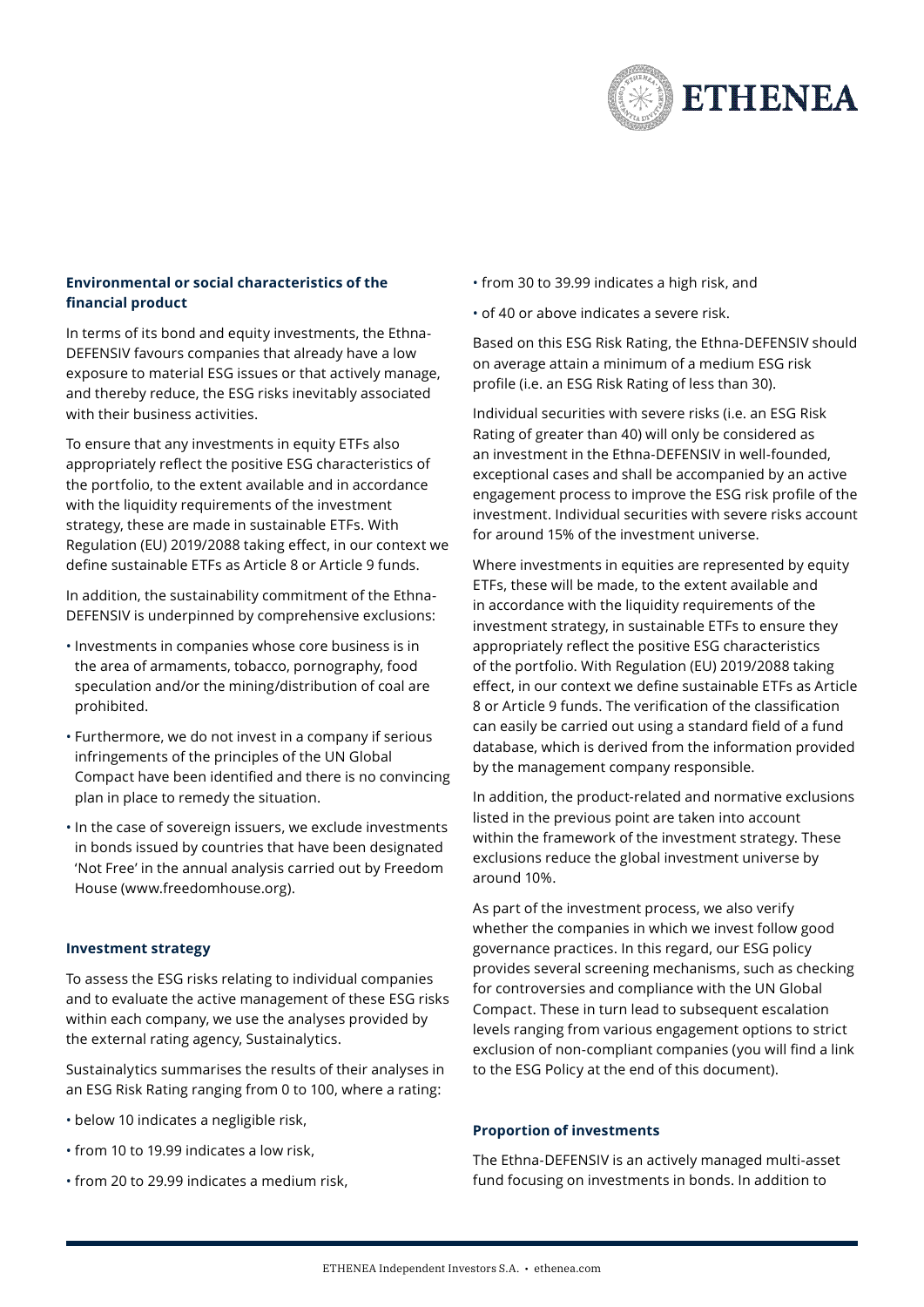

corporate bonds, investments are made primarily – but not exclusively – in sovereign bonds. Furthermore, up to 10% of the fund's assets can be invested in equities. ETCs (particularly gold) may be bought to a limited extent for the purpose of further diversification. Derivatives may also be used to manage liquidity and risk. The concrete weighting of the individual asset classes depends on the market assessment of the Portfolio Managers and may be subject to fluctuations over time.

The aforementioned sustainability objectives of the fund, which consist of a comprehensive combination of environmental, social and governance aspects, can be implemented primarily in investments in equities and corporate bonds. Generally, these are well represented in the analyses provided by Sustainalytics, which cover more than 12,000 companies worldwide. In the event that less than 51% of the fund's company-related direct investments are covered by an ESG Risk Rating calculated by Sustainalytics, the Portfolio Managers must prepare their own analyses with comparable results or select alternative investments with an existing ESG Risk Rating.

Indirect investments in equities or corporate bonds, in particular through other investment funds or ETFs, are limited to a maximum of 10%. For these investments, sustainable ETFs shall be selected, to the extent available and in accordance with the liquidity requirements of the investment strategy With Regulation (EU) 2019/2088 taking effect, in our context we define sustainable ETFs as Article 8 or Article 9 funds. As there was not an adequate data basis before the regulation came into force, concrete percentages will be included in a subsequent update of this document.

Sovereign bonds are not directly affected by the sustainability goals outlined, but are subject to a strict social exclusion criterion (exclusion of countries designated 'Not Free').

Any ETCs or derivatives used are also not intended as active instruments for achieving the sustainability goals outlined.

Sustainable investments within the scope of Regulation (EU) 2019/2088 are not explicitly intended.

#### **Monitoring of environmental or social characteristics**

The ESG Risk Ratings are monitored pre trade by the Portfolio Manager responsible for the fund and this

is evaluated on a daily basis post trade by means of a specific ESG report. Exclusions are monitored both pre and post trade by an investment compliance system.

In addition, there are plans to publish a client report (ESG factsheet) accessible via the website, which contains the average ESG Risk Rating of the fund, as well as a distribution diagram of the ESG Risk Ratings of all direct investments in equities and corporate bonds held in the fund.

### **Methodologies**

ESG Risk Ratings from the external rating agency, Sustainalytics (a Morningstar subsidiary), enhance the decision-making process by providing an in-depth assessment of a company's exposure to sustainabilityrelated factors, such as environmental, social and governance issues. A company's ESG Risk Rating is ranked globally across the entire analysed universe of more than 12,000 companies. The rating takes a company's individual exposure to material ESG issues into account and includes the company's active management of these risks in the final rating. Ratings of different sectors are therefore directly comparable with each other, so that at portfolio level there is an indication of the sustainability of the fund as a whole. Key influencing factors are: corporate governance, product governance, business ethics, access to basic services, human capital, bribery and corruption, emissions, effluents and waste, and occupational health and safety.

Comprehensive and clear explanations of the methodology used by Sustainalytics are available on their website [www.sustainalytics.com.](https://www.sustainalytics.com/)

#### **Data sources and processing**

The primary data source is the external rating provider, Sustainalytics. The requisite data is imported daily via an application programming interface (API) into the internal data collection of ETHENEA's Risk & Data Management Department, its quality is then checked in accordance with internal standards before the data is processed further.

Both the majority of the exclusions used and the ESG Risk Rating are based on data from Sustainalytics.

Once a year, the new country ratings from Freedom